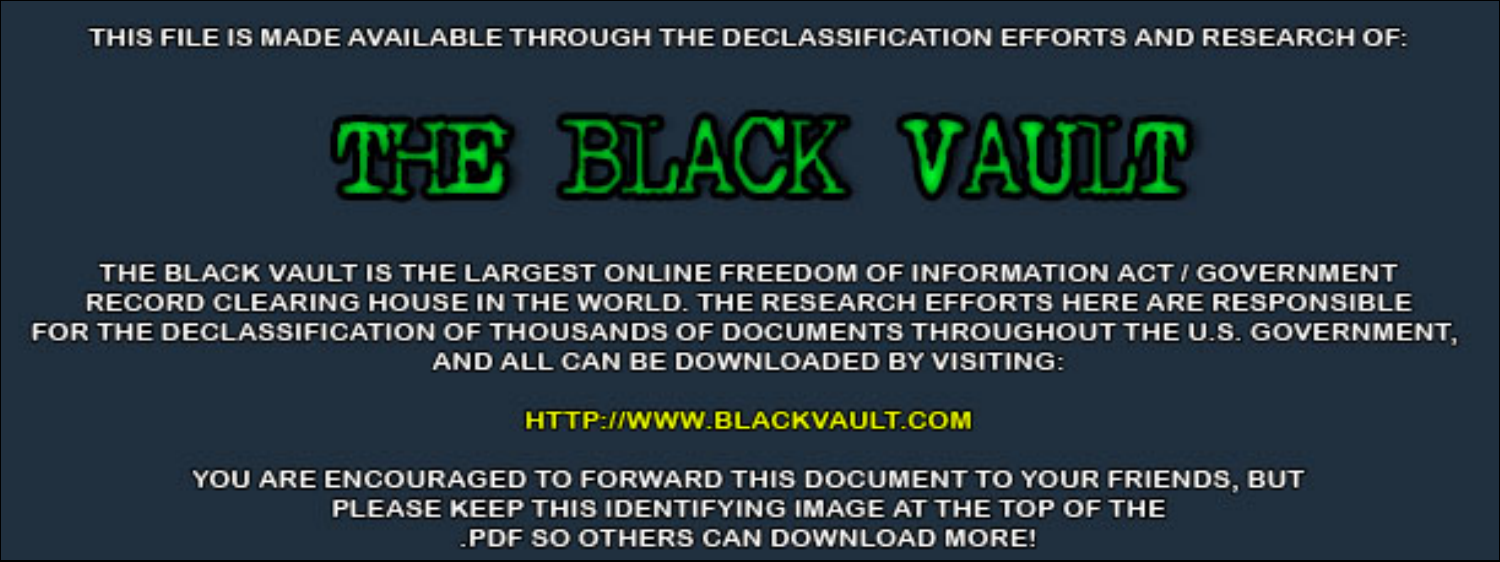Subject <u>Project Due Drok</u><br>File Number \_62-83894

 $\label{eq:2.1} \frac{1}{\sqrt{2\pi}}\int_{\mathbb{R}^3}\frac{d\mu}{\sqrt{2\pi}}\left(\frac{d\mu}{\mu}\right)^2\frac{d\mu}{\sqrt{2\pi}}\int_{\mathbb{R}^3}\frac{d\mu}{\sqrt{2\pi}}\frac{d\mu}{\sqrt{2\pi}}\frac{d\mu}{\sqrt{2\pi}}\frac{d\mu}{\sqrt{2\pi}}\frac{d\mu}{\sqrt{2\pi}}\frac{d\mu}{\sqrt{2\pi}}\frac{d\mu}{\sqrt{2\pi}}\frac{d\mu}{\sqrt{2\pi}}\frac{d\mu}{\sqrt{2\pi}}\frac{d\mu}{\$ 

 $\rightarrow$ 

 $\sigma_{\rm{max}}=0.01$ 

 $\mathcal{L}_{\text{max}}$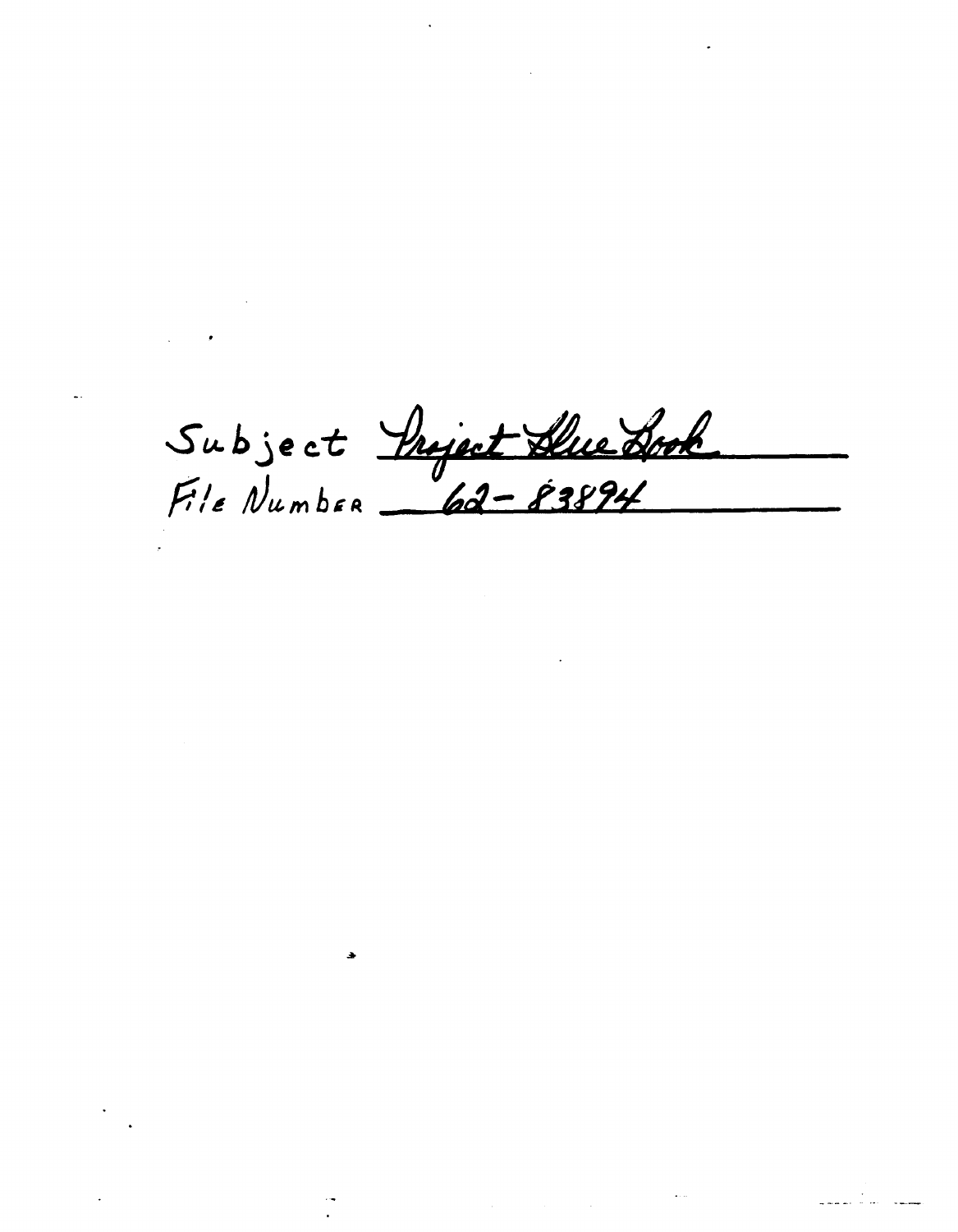**CE OF THE** 

DEPARTMENT OF THE AIR **RCE** WASHINGTON, D.C. 20330

FEDERAL GOVERNMENT

1 4 JAN 1977

 $Fl_{\gamma_{i}m\zeta}$  Objects  $\lambda \sim \lambda_{f}$   $\lambda_{f}$   $\lambda_{f}$   $\lambda_{f}$   $\lambda_{f}$   $\lambda_{f}$   $\lambda_{f}$   $\lambda_{f}$   $\lambda_{f}$   $\lambda_{f}$   $\lambda_{f}$   $\lambda_{f}$   $\lambda_{f}$   $\lambda_{f}$   $\lambda_{f}$ 

This office recently received a public inquiry regarding UFOs, referred to us from the Bureau. As the inclosed fact sheet indicates, the Air Force's Veroject Blue Book" investigation of UFOs was terminated on December 17, 1969, and all related documentation was turned over to the National Archives and Records Service.

The inquirer referred to us has been apprised of these events. Hopefully, the inclosed fact sheet will be of help in responding to any future inquiries on this subject.

Sincerely,

 $u_{m}$ 

H. A. MCCLANAHAN, Lt Col, USAF Chief, Civil Branch Community Relations Division Office of Information

Attachment

Federal Bureau of Investigation Attention: Mr. Malmfeldt, Room 7825 Washington, D. C. 20535

 $67c$ <br>per $FB2$ 

**REC-26** 

DES 22-83894

62-33894



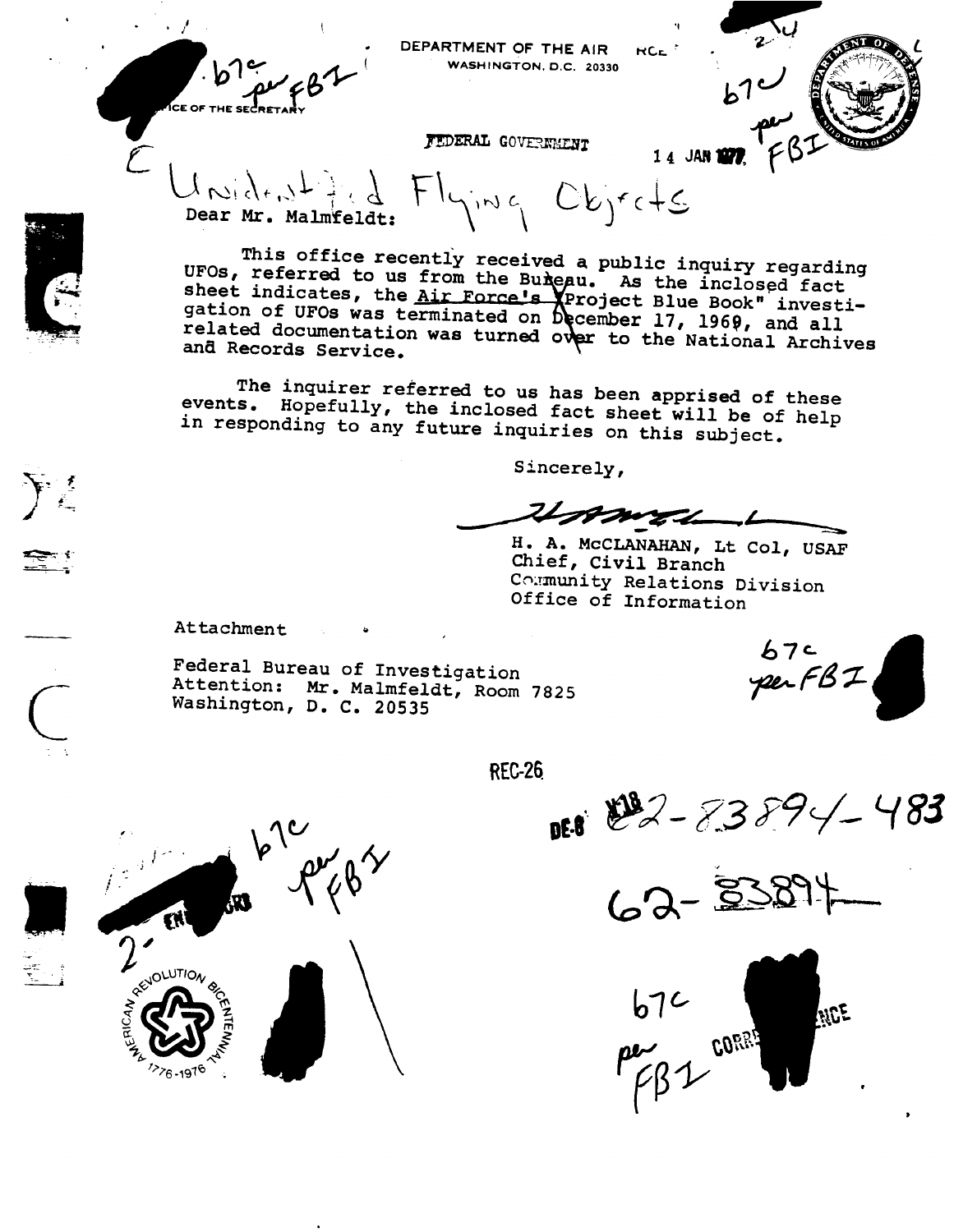## UFO FACT SHEET

**<sup>2</sup>** -. \_ **<sup>I</sup>** <sup>n</sup> <sup>1</sup>

 $\cdot$   $\cdot$ 

On December 17, 1969 the Secretary of the Air **Force** announced the termination of Project Blue Book, the Air Force program for the investigation of UFOs.

The decision to discontinue UFO investigations was based on an evaluation of **a** report prepared by the University of Colorado entitled, "Scientific Study of Unidentified Flyi Objects;" **a** review of the University of Colorado's report by the National Academy of Sciences; past UFO studies; and Air Force experience investigating UFO reports during the past two-decades. .

As **a** result of these investigations and studies, and experience gained from investigating UFO reports **since** 1948, the conclusions of Project Blue Book are: (1) no UFO reported, investigated, and evaluated by the Air Force has ever given any indication of threat to our national security; (2) th has been no evidence submitted to or discovered by the Ai Force that sightings categorized as "unidentified" repres $\epsilon$ technological developments or principles beyond the range of present day scientific knowledge; and (3) there has been no evidence **indicating** that **sightings** categorized **as** "unidentified are extraterrestrial vehicles.

gs. 92  $\bullet$   $\qquad \bullet$   $\qquad \bullet$   $\qquad$   $\qquad$   $\qquad$   $\qquad$   $\qquad$   $\qquad$   $\qquad$   $\qquad$   $\qquad$   $\qquad$   $\qquad$   $\qquad$   $\qquad$   $\qquad$   $\qquad$   $\qquad$   $\qquad$   $\qquad$   $\qquad$   $\qquad$   $\qquad$   $\qquad$   $\qquad$   $\qquad$   $\qquad$   $\qquad$   $\qquad$   $\qquad$   $\qquad$   $\qquad$   $\qquad$   $\qquad$   $\qquad$   $\$ 

 $\mathbf{L}$ 

 $\epsilon$ **5**

".1

**I**

\*2

**with** the termination of Project Blue Book, the Air Force regulation establishing and controlling the program for investigating and analyzing UFOs was rescinded. All documentation regarding the former Blue Book investigation has been permanently transferred to the Modern Military Branch, National Archives and Records Service, 8th and Pennsylvania Avenue, Washington, D.C. 20408, and is available for public review and analysis.

Attached for your information **is** the Project Blue Book sighting summary for the period 1947-1969. Also included is **a** listing of UFO-related materials currently available.

Since the termination of Project Blue Book, no evidence has been presented to indicate that further investigation of UFOs by the Air **Force is** warranted. In view of the considerable Air **Force** commitment of **resources** in the past, and the extreme pressure on Air **Force** funds at **this** time, there **is** no likelihood of renewed Air **Force** involvement **in** this area.

 $62 - 83894 - 483$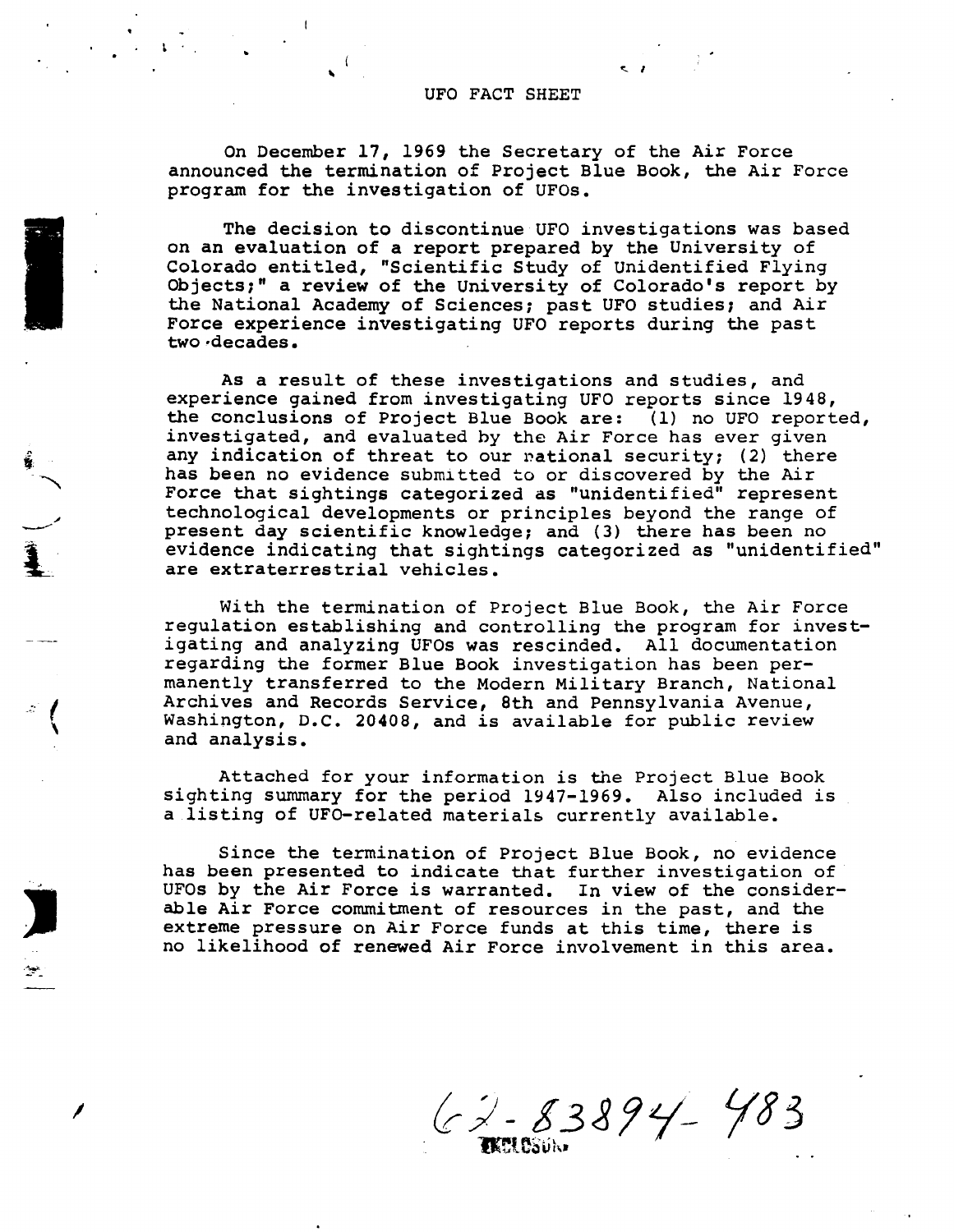## TOTAL UFO SIGHTINGS, 1947 - 1969

 $\mathcal{F}(\mathcal{G})$ 

 $\overline{C}$ 

 $\mathcal{Z}$ 

| YEAR  | TOTAL SIGHTINGS | UNIDENTIFIED    |
|-------|-----------------|-----------------|
| 1947  | 122             | 12              |
| 1948  | 156             | 7               |
| 1949  | 186             | 22              |
| 1950  | 210             | 27<br>$\sim 10$ |
| 1951  | 169             | 22<br><b>CP</b> |
| 1952  | 1,501           | 303             |
| 1953  | 509             | 42              |
| 1954  | 487             | 46              |
| 1955  | 545             | 24              |
| 1956  | 670             | 14              |
| 1957  | 1,006           | 14              |
| 1958  | 627             | 10              |
| 1959  | 390             | 12              |
| 1960  | 557             | 14              |
| 1961  | 591             | 13              |
| 1962  | 474             | 15              |
| 1963  | 399             | 14              |
| 1964  | 562             | 19              |
| 1965  | 887             | 16              |
| 1966  | 1,112           | 32              |
| 1967  | 937             | 19              |
| 1968  | 375             |                 |
| 1969  | 146             | $\frac{3}{1}$   |
|       |                 |                 |
| TOTAL | 12,618          | 701             |
|       |                 |                 |

 $62 - 83894 - 483$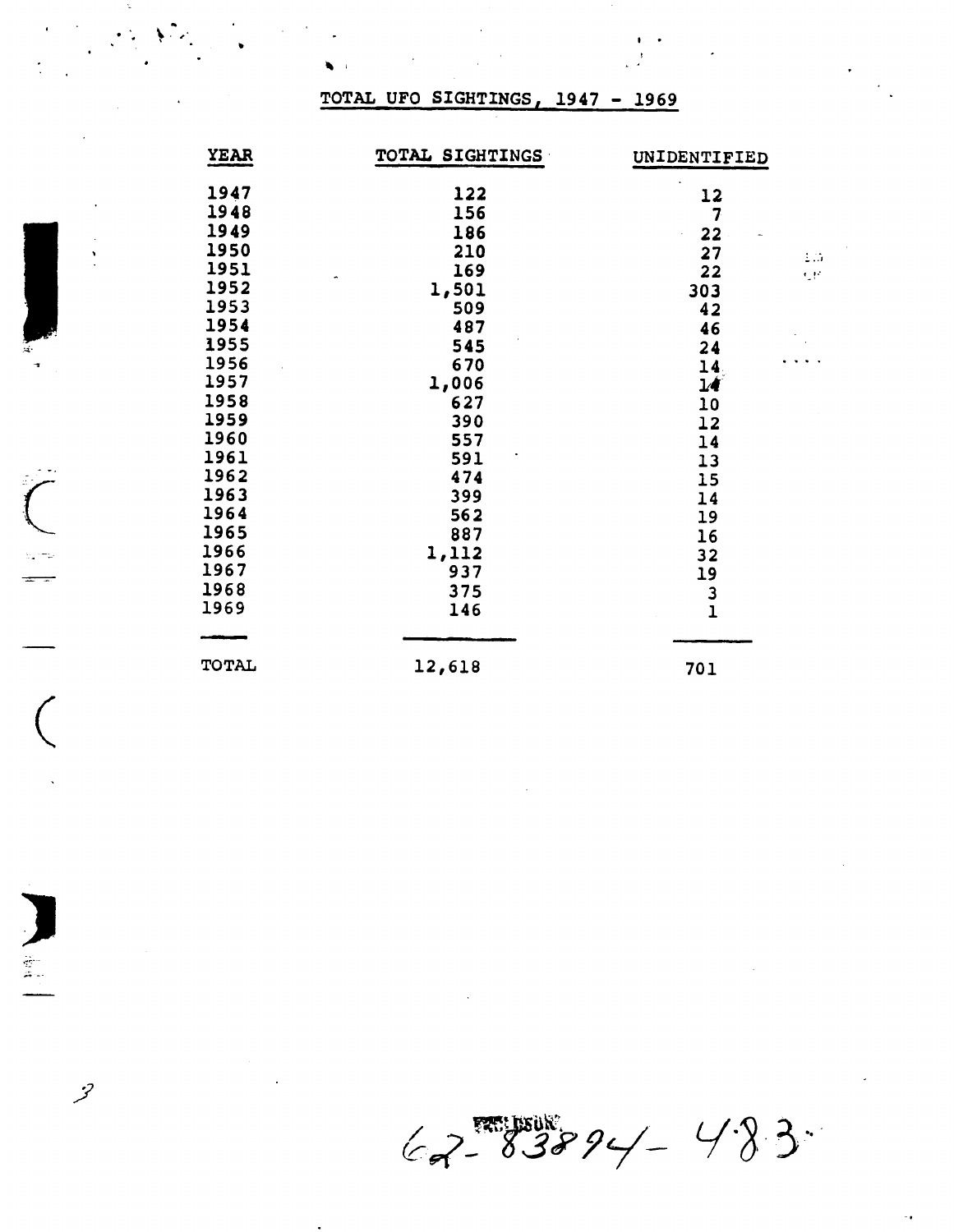## UFO MATERIALS

**H**  $\frac{1}{2}$  **H**  $\frac{1}{2}$  **H**  $\frac{1}{2}$  **H**  $\frac{1}{2}$  **H**  $\frac{1}{2}$  **H**  $\frac{1}{2}$  **H**  $\frac{1}{2}$  **H**  $\frac{1}{2}$  **H**  $\frac{1}{2}$  **H**  $\frac{1}{2}$  **H**  $\frac{1}{2}$  **H**  $\frac{1}{2}$  **H**  $\frac{1}{2}$  **H**  $\frac{1}{2}$  **H**  $\frac{1}{2}$  **H**  $\frac{1}{2}$ 

I

î,

-1

-1-

 $\left($ 

**l** ma

Y

Scientific Study of Unidentified Flying Objects. Study conducted by the University of Colorado under contract F44620-76-C-0035. Three volumes, 1,465 p. 68 plates. Photoduplicated hard copies of the official report may be ordered for \$6 per volume, \$18 the set of three, as AD 68O:975, AD 680:976, and AD 680:977, from the National Technical Information Service, U.S. Department of Commerce, Springfield, VA 22151. **T**

Review of University of Colorado Report on Unidentified<br>Flying Objects. Review of report by a panel of the National Academy of Sciences. National Academy of Sciences, **1969,** 6p. Photoduplicated hard copies may be ordered for **\$3** as AD 688:54l from the National Technical Information Service, U.S. Department of Commerce, Springfield, VA 22151.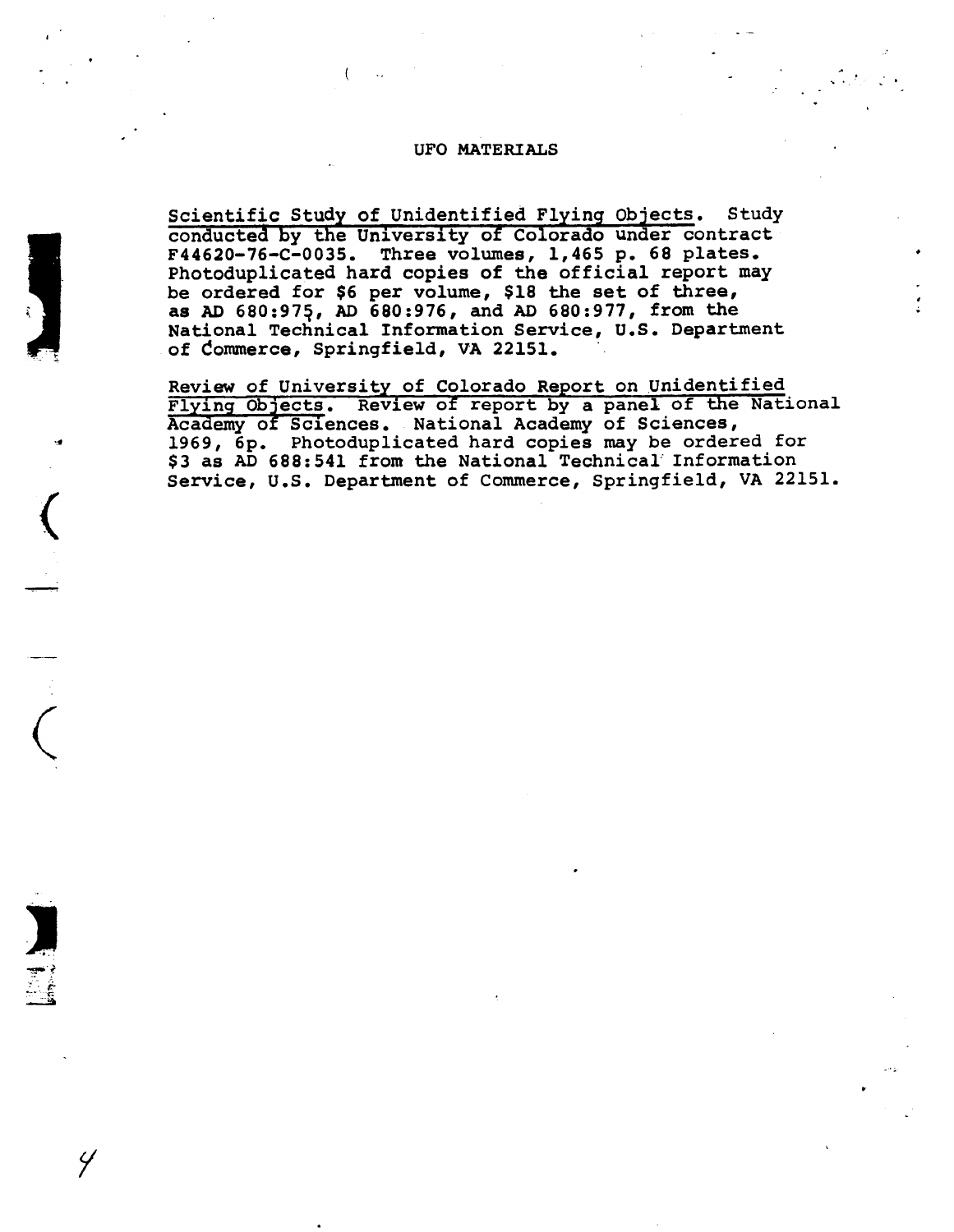There are a number of universities and professional scientific organizations such as the American Association for the Advancement of Science, which have considered UFO phenomena during periodic meetings and seminars. In addition, a list of private organizations interested in aerial phenomena may be found in Gale<sup>i</sup>s Encyclopedia of Associations (Edition 8, Vol I, pp. 432-3). Such timely review of the situation by private groups insures that sound evidence will not be overlooked by the scientific community. looked by the scientific community.

92- \_ **<** ; **I**

2 Atchs

**-** -1

.,.>. RI

**4 !**

**I**

فخر

**i**

 $\overline{A}$ 

- 1. Sighting Summary
- 2. UFO-related Materials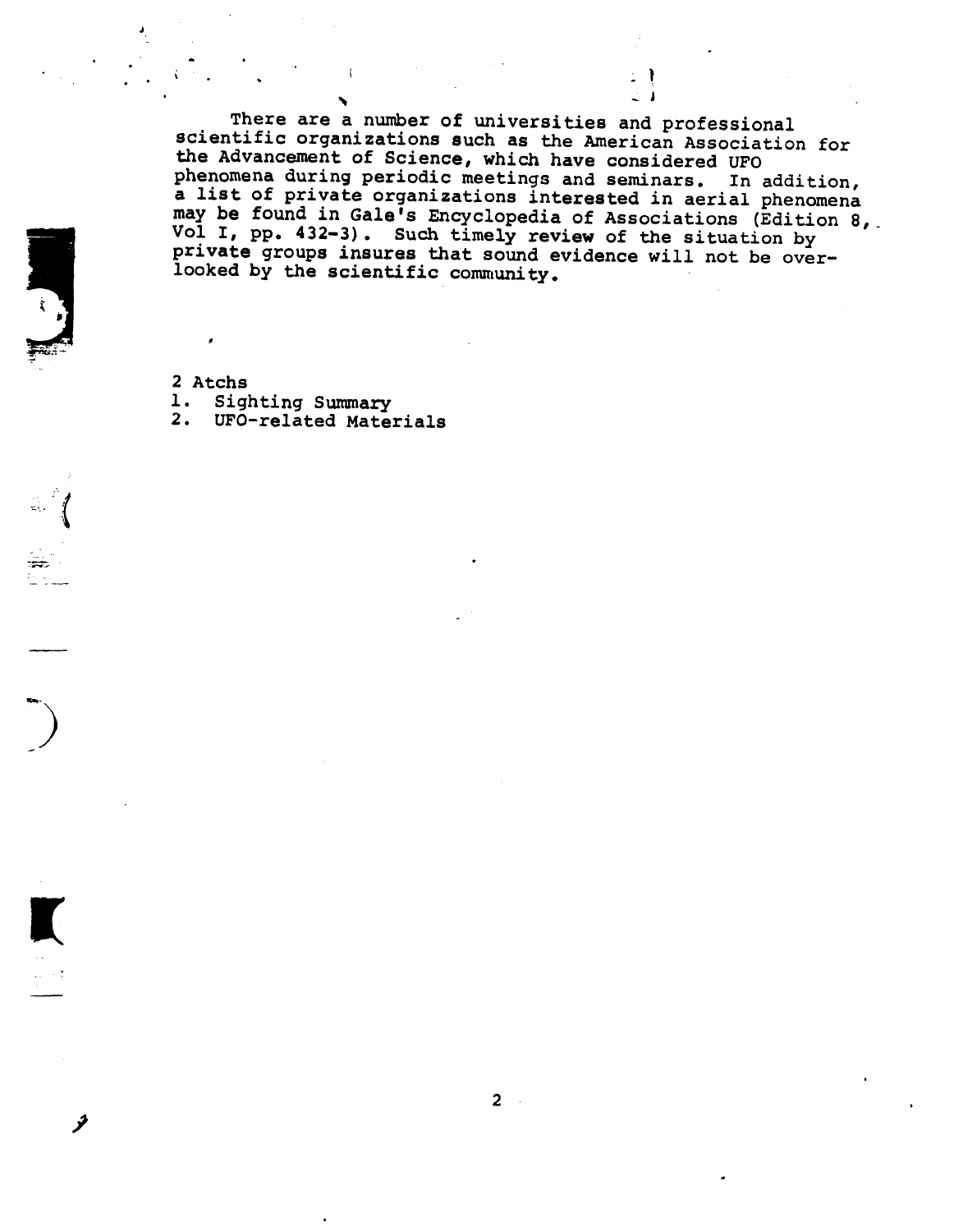FEDERAL GOVERNMENT

**January 24, 1977** 

Lieutenant Colonel H. A. McClanahan, USAF Chief, Civil Branch Community Relations Division Office of Information Department of the Air Porce Washington, D. C. 70330  $O^{\text{b}}$  if  $c$   $c$  $\sqrt{N}$ Dear Colonel McClananan:

Mr. Malmfeldt has brought your letter of January 14th, with enclosure, to my attention. I join him in thanking you for sending us a copy of your UFO Fact Sheet and for apprising us of the termination of your project.

Sincerely yours,

**REC-26** 

Donald W. Moore, Jr. Assistant Director

DE-8

External Affairs Division

 $62 - 83894$ 

 $b7c$ 

**22 JAN 27 1977** 



Assec. Dir. Dep. AD Adm. Dep. AD lav.\_ **Anat, Dir.:** 

 $b1$ 

Adm. Serv Ext. Affairs. Fin. & Pars. Gen. Inv. Ident. **Inspection** Intell.\_ Laboratory Legal Coun. Plan, & Eval., Rec. Mant. Spec. Inv. \_ Training. *Chang Bay* 



GPO : 1976 (P. 1)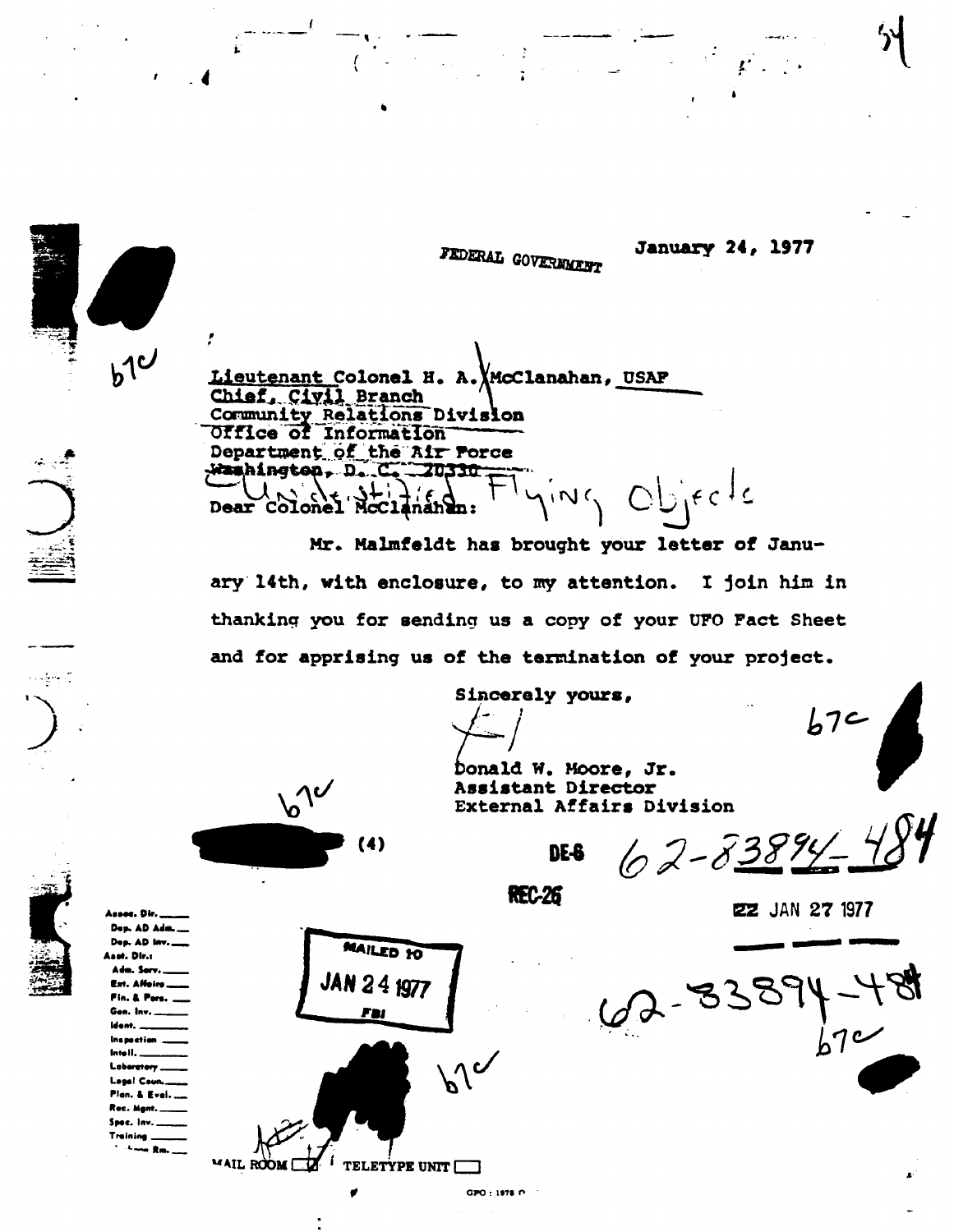



Dep. Dir. DQH.\_.\_ lDOl@.i.\_ LDDIIV.

AQN;

Cong. Afts. 012.<br>Off. of EEO ....

 $\begin{picture}(18,14) \put(0,0){\line(1,0){15}} \put(1,0){\line(1,0){15}} \put(1,0){\line(1,0){15}} \put(1,0){\line(1,0){15}} \put(1,0){\line(1,0){15}} \put(1,0){\line(1,0){15}} \put(1,0){\line(1,0){15}} \put(1,0){\line(1,0){15}} \put(1,0){\line(1,0){15}} \put(1,0){\line(1,0){15}} \put(1,0){\line(1,0){15}} \put(1,0){\line(1,0){15}} \put(1,$ 

 $\sqrt{2}$  $\overline{a}$ 

Off. L<mark>ialac</mark><br>- Int. Affe.<br>Off. of Pub

n un r<br><mark>lapha</mark><br>rector

Atn.larn.\_

 $67c$ 

SSMS1 red and name-approved, by the United States Air Force.<br>  $\sqrt{2}$ <br>
September 12, 1989  $17$ 'nQ **92**

 $Mr.$  William S. Sessions Director<br>Federal Bureau of Investigations 1- 12, 1989 Washington, D.C. 20535

Desm pear Mr. Seasions:

PROG-

Your letter of <sup>D</sup>eptember 1 has been received, and I am very appreciative of hearing from you.

 $\mathbf{r}$ probably receive from other Government agencies, and departments, and which is the standard release material.

Again, the new Project Blue Book is a civilian continuation of the original Project Blue Book, which did close in 1969. Here, twenty-<br>years later, som e of the same original Blue Book, Pentagon, and other persons are, still, looking for the real answer to the UFO phenomenon. That is the reason, too, I gave you the information I did - about J. Edgar Hocver, President Carter, Senator Barry Goldwater, etc. I was hoping to go "deeper" into the intelligencegathering agencies -which received some of t e "better" UFO reports which never did go to Project Blue Book.

 $\frac{1}{2}$  is the new Project Blue Book and the Leonard Bosse Book of the Book of the Book material that is there is the pitch personal original proe book waterial that is there....I met with persons at<br>NASA's headquarters, in Washington, following their receipt of the MASA's headquarters, in Washington, following their receipt of the request from President Carter....I met with President Carter's chief Scientific Advisor's personnel, at the New Executive Offices of the President.... I sent reports to the original Project Blue <sup>b</sup>ook, and know some of it's former personnel, etc. So, I know the whole scheme of things, pertaining to UFO's - except for the hidden Intelligence-Goldware Goldware into the recent of things, pertaining to UFO's - except for the hidden Intelligence-<br>gathering agency participation with regard to the better UFO sighting<br>reports, and which are, to this date, real, hard I have been to the second archives of the sector of D and Hunknowns" and which are, to this date, real, hard "unknowns" and  $\sum_{n=1}^{\infty}$ 

Your response is appreciated and please accept my very best wishes.  $\nu^{\text{Sineerely}}$ , in  $\Lambda$  said  $\lambda$ 

Your response **is** appreciated **and** please accep?my very best wishes.

request **fran** President Carter....I met **with** President Carter's chief Scientific Adviser's personnel, **at** the New Executive **Offices of** the  $\mathcal{L}_{\text{max}}$  See Keelik by  $k_0$  $\overline{a}$  **p**  $\overline{b}$   $\overline{b}$   $\overline{c}$   $\overline{d}$   $\overline{c}$   $\overline{c}$   $\overline{c}$   $\overline{c}$   $\overline{c}$   $\overline{c}$   $\overline{c}$   $\overline{c}$   $\overline{c}$   $\overline{c}$   $\overline{c}$   $\overline{c}$   $\overline{c}$   $\overline{c}$   $\overline{c}$   $\overline{c}$   $\overline{c}$   $\overline{c}$   $\overline{c}$  gathering agency participation with regard to the better UFO sighting reports, and whichare, to this date, **real,** hardéun@wns'@&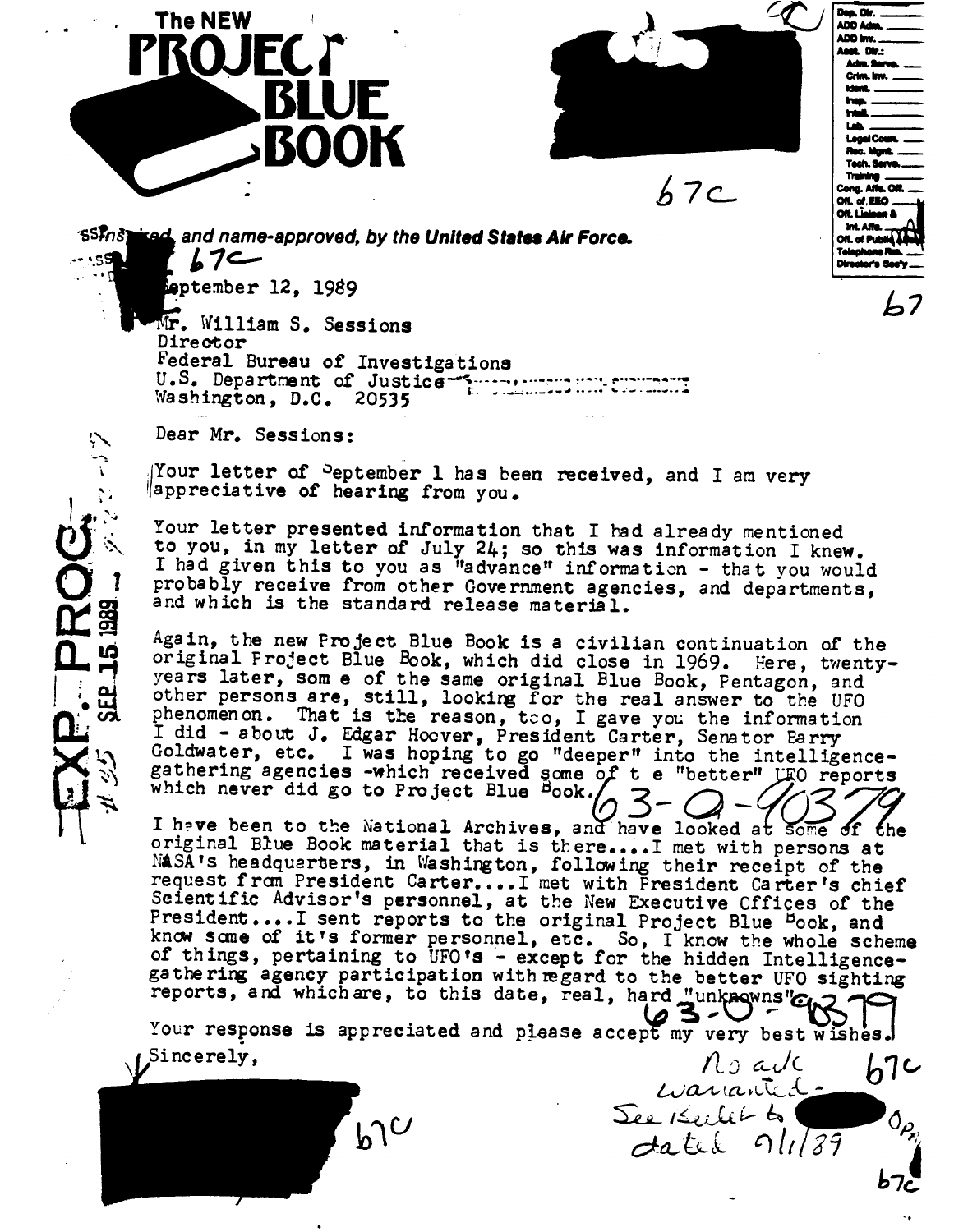Inspired, and name-approved, by the United States Air Force.

 $55<sub>2</sub>$ **TMSS**  $RCD$ ER Ea  $b^7$ 

د د

 $448189789767$ 

July 24, 1989

The NEW

Mr. William S. Sessions, Director U.S. Department of Justice Federal Bureau of Investigations Washington, D.C. 20535

Dear Mr. Sessions:

You may recall that, while you were in Fort Smith visiting your Father, I called and, briefly, mentioned my keen desire to meet and the role of U. S. Government participation, in particular.

 $b1c$ 

Lette Handson : Non-Saltverster

 $(2)$ 

 $b^{\gamma}$ 

 $24$ 

Exec 40 Adm. \_ .wit ו הו במצם

Exoc 7,3 : 58 . Anni Cu. Adm Corvo. Crim Inv idam:

**Off Lighters &** 

Telephona RT

**Cirector's Cap** 

int. Afin .

inep. that ...  $L2^{\prime}$  and  $L2^{\prime}$ التاركاليوما ດລັ∛ປະ **PELLE THE** Red Marie د.ت نتة Tœmm \_

I said that I wished to issue a "challenge" to you (not that you do not challenges on a daily basis) pertaining to UFO's. You stated that you were interested, and to write you - and which I am now doing. I could write "pages" on the matter, but rather than to do so - it will be lengthy enough for me to endeavor to give you information I wish to convey in this letter.

In any event, the U.S. Government has played important roles in the evaluation of UFO reported sightings. The new Project Blue Book is a "continuation" of the original Project Blue Book, established by the Air Force, and was located at Wright-Patterson Air Force Base, Dayton, Ohio. Some of the most important sighting "announcements" came from the Air Force, and which were, later, stated to be something not in the original announcements - in a cover-up of the initial announcement. This repeatedly happened much to the chagrin of the Air Force. Original members of the Project Blue Book found that many reports never were received by this group, but went to intelligence-gathering agencies.  $\sigma$ 

 $63 - 0$ While Director of the F.B.I., Mr. J. Edgar Hoover (whose personnel reported some of the sightings themselves and who were, otherwise, brought in to some of the cases) repeatedly asked the Air Force for complete information about the UFO's - to no avail. They (the )'s<br>case report<br>sanitized version,<br>ed completely blocked-or<br> $63 - 9$   $\frac{190}{0}$ <br> $\frac{67}{0}$ Air Force) would not release certain case reports to Mr. Hoover. Even with the present F.O.I., mostly sanitized version/copies are received and with information requested completely blocked-out.

 $67c$ 

 $b7$ 

 $(dtd. 9/169)$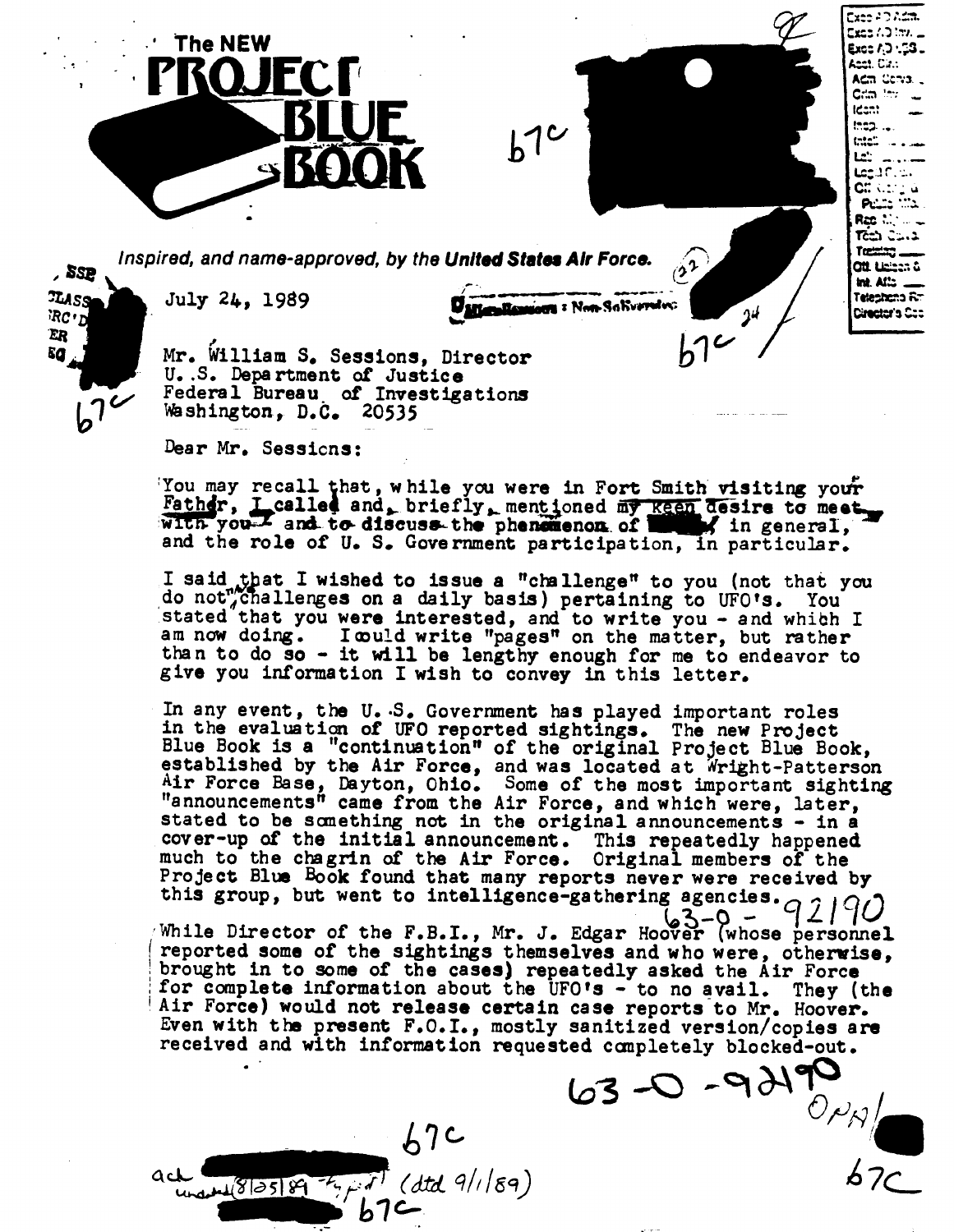$Mr.$  William Ses ns **-** F.B.I. **-** 2

 $\overline{\cdot}$ 

while Chairman of the Senate Committee on Science, Senator Barry Goldwater asked for information and was told that he was not on a "need to know" basis. This request, of Goldwater, had to do with an initial announcement from the Air Force that a "saucer" had crash and that alien bodies were (at the point in time) located in a hanger, or other building, at Wright-Patterson Air Force Base, at Dayton, Ohio. Senator Goldwater was refused any information in this matter, along wit not **being** allowed to personally look inside of the alleged building.

Before taking office as President, **Jimmy** Carter announced to the public that, if elected, he would give the American people the Government's information about UFO's. This did not happen, and Mr. Carter was given a complete run-around - and I could tell you more about this, because I was contacted by the Pentagon on the matter.

The new Project Blue Book has 148 present, and/or former, Air Force, NC NASA, and intelligence-gathering agency personnel, among others, acting as advisor-consultants to PBB - anonymously. These are persons who, fo the most part, have/had been actively engaged **in** earlier UFO reports fo their respective agencies, and who are **still** muchly interested.

So, with this brief back-ground of information about me and about Gover ment participation, the "challenge" I have mentioned - would be to have you make inquiries at the highest levels of "officialdom" about what ou Government really knows, whether or not there ARE **alien** bodies located ANYWHERE, what happened to **the** crashed "flying saucers", where are the photo's taken by Air Force personnel through on-board gun cameras, and similar questioning. I am positive you would find that even you would be getting a general run-around and could not receive satisfactory answ to the above. I think you will/would find that you are not receiving all the information you should be receiving and which should be very evident to you after making several inquiries. You may tend to drop th matter, thinking you are receiving answers to your questions, but this will not be the case, Ia ssure you.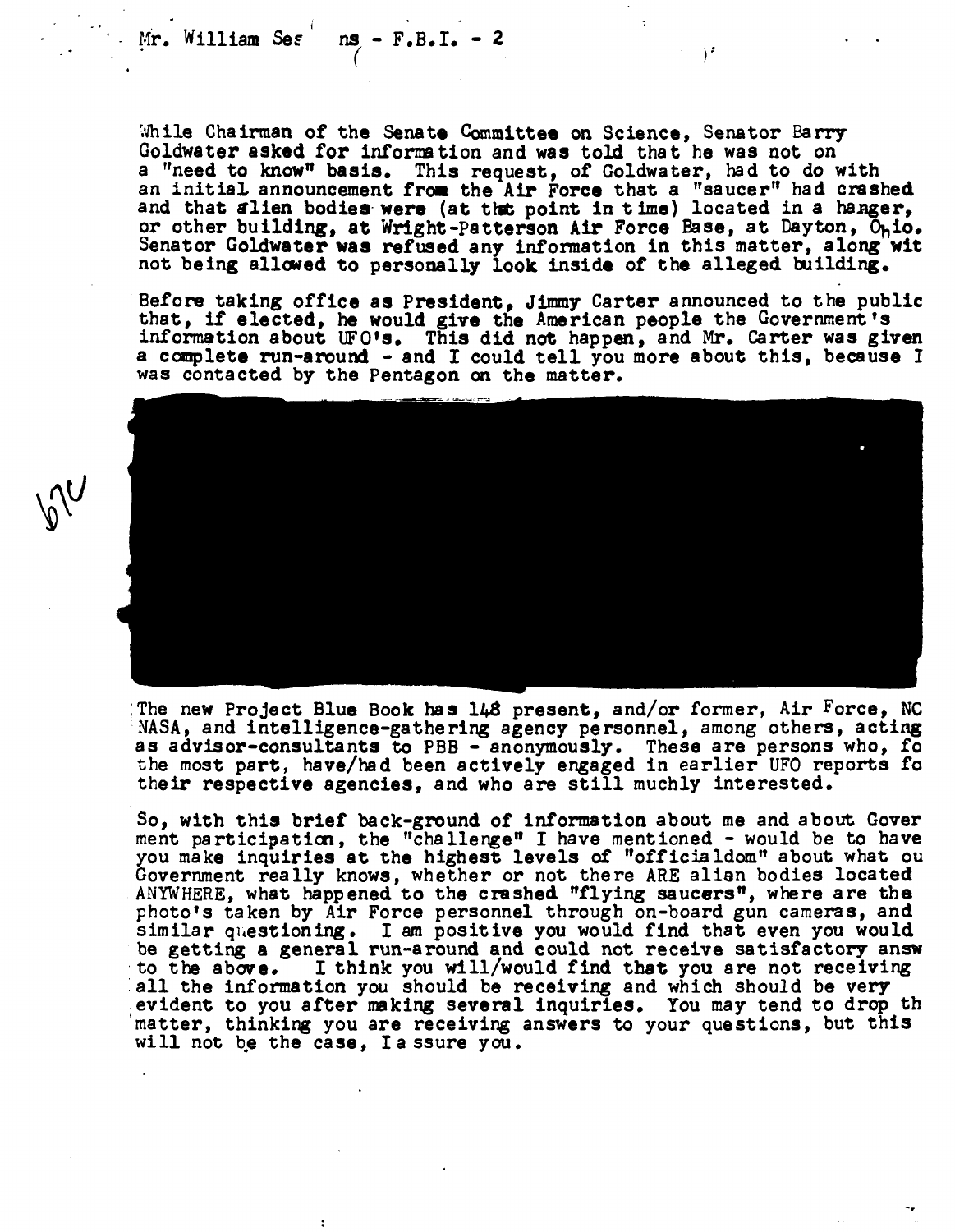Mr. William Sess.  $n_i$  · F.B.I. - 3

**1 b**  $\mathbf{1}$  /1 **b**  $\mathbf{1}$  /1 **b**  $\mathbf{1}$  /1 **b**  $\mathbf{1}$  /1 **b**  $\mathbf{1}$  /1 **b**  $\mathbf{1}$  /1 **b**  $\mathbf{1}$  /1 **b**  $\mathbf{1}$ 

Mr. Sessions, I will not take more of your time in this matter, but, if you are interested, I would appreciate your looking into the matter. You may wish to appoint one of your office: personnel to start making inquiry about UFO 's, in general, and see which Agencies to which you would be directed. Keep in mind, however, that some present office personnel, in the other agencies, may not know **what** you would be inquiring about **-** and will tell you **that the** Air Force Project Blue Book closed it's "doors" in 1969, and that the Air Force no longer<br>investigates UFO sighting reports - this I already know. The important key is to go beyond the A ir Force and into the other agencies; such as the Office of Defense, C.I.A., etc. President Bush, when asked about UFO's, told the person asking "You do not know the half of it". As you know, President Bush was formerly with the C.I.A. His comments are on tape, by **the** way..

Well, I **think** this should suffice for this time. I appreciate your patience in reading this letter, and should you desire any additional infonnation, please do not hesitate to let **me** know. I would like, ver; much, to work through you, and with you, to endeavor to bring **the** matte of UFO's to a conclusion **-** if that conclusion is an honest one.

I hope you had a nice visit,with your Dad, and **c** ome back for **a** visit again, soon.

Very sincerely ,



P.S. As sort of an "ultimate" challenge **-** why not ask President Bush, himself?

**I**



Inspired, and name-approved, by the<br>United States Air Force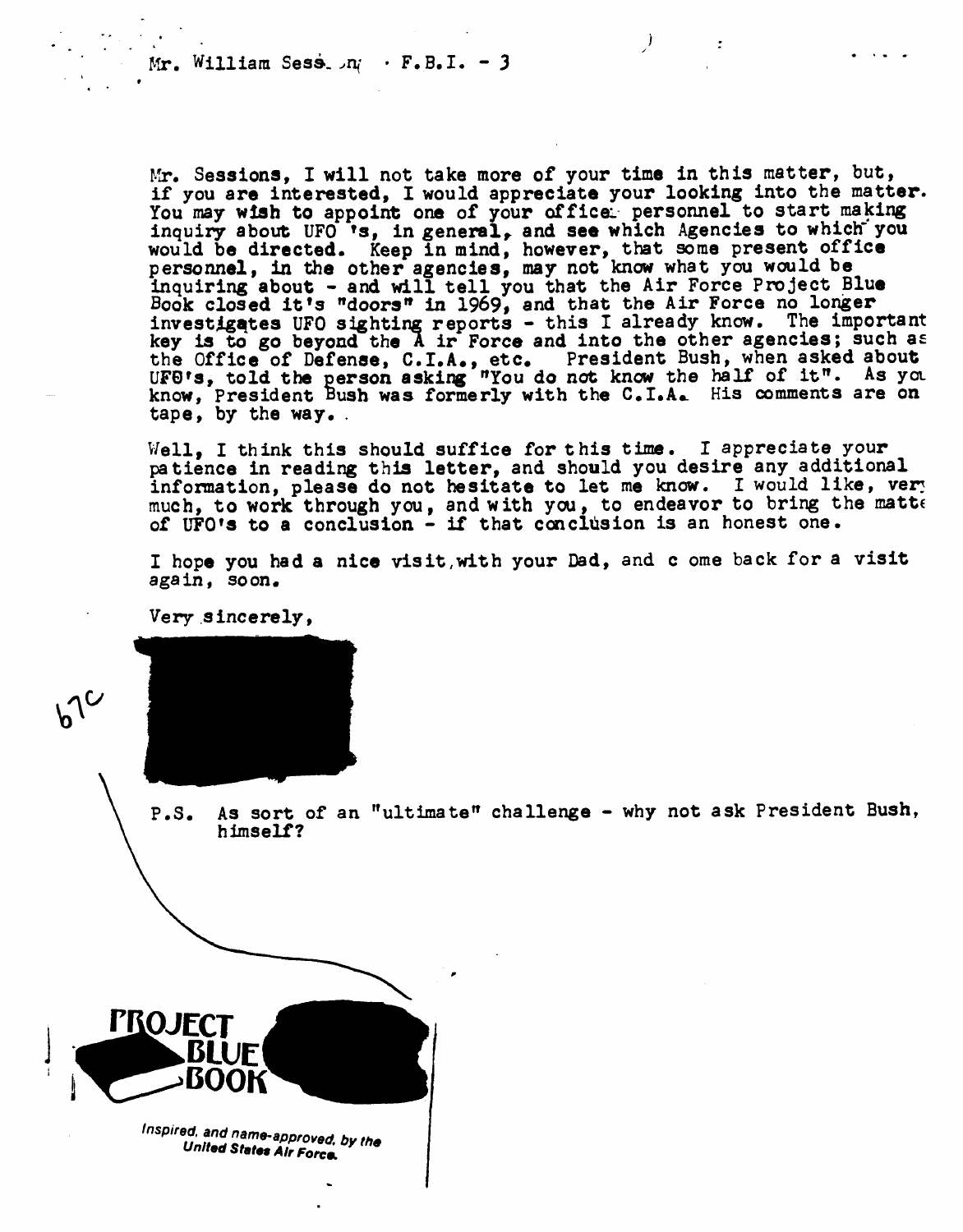

I have received your July 24th letter in which you ask for my help in securing information relative to investigations of unidentified flying object (UFO) sightings.

I have discussed your request with my colleagues, and I would first like to explain that the investigation of UFOs is not now nor has it ever been the responsibility of the FBI. The Department of the Air Force conducted investigations and studies of UFO reports from 1947 to 1969. On December 17, 1969, the Secretary of the Air Force announced the termination of "Project Blue Book," and the Air Force has furnished all documents regarding its investigations of UFOs to the Modern Military Branch, National Archives and Records Administration, Eighthr. Street and Pennsylvania Avenue, N.W., Washington, D.C. 20408. I understand this data is available for public review and analysis. You may wish to make an inquiry of the Modern Military Branch for the answers to some of your questions.

Also of possible interest, the National Aeronautics and Space Administration was asked by President Carter to look into the possibility of resuming UFO Investigations in 1977. After studying all the facts available, it decided that nothing would be gained by further investigation, and the Department of the  $\sim$ Air Force agreed with that decision. You may also want to check with the National Aeronautics and Space Administration in connection with your research.

<u>्व</u> 1989 0) I am not aware of any Federal agency tasked with the responsibility of investigating UFOs and hope this information  $\infty$ guill be of help to you and your organization.

1 - Little Rock - Enclosure

 $(6)$ 

MAILED<sub>21</sub>

この

Exec AD Adm. Exec AD Inv. Exec AD LES Asst. Dir.:

Adm. Serve.

Crim. Inv. **Ident.** Insa.

Off. Cong. &

Tech. Serve. Training Off. Lisiana & Int. Affa. Telephone Rm.

**Tirector's Sec'v** 

Public Affs. Rec. Mant.

 $\mathbf{1}$ 

WAIL ROOM

**Intell** 

**Lab.** Legal Coun. Sincerely yours,

William S. Sessions

William S. Sessions Director

 $63 - 0 - 9219$ 

 $\mathscr{A}$ .

SEE NOTE PAGE TWO

(Room 5042, TL 233)

ヽ〜

N